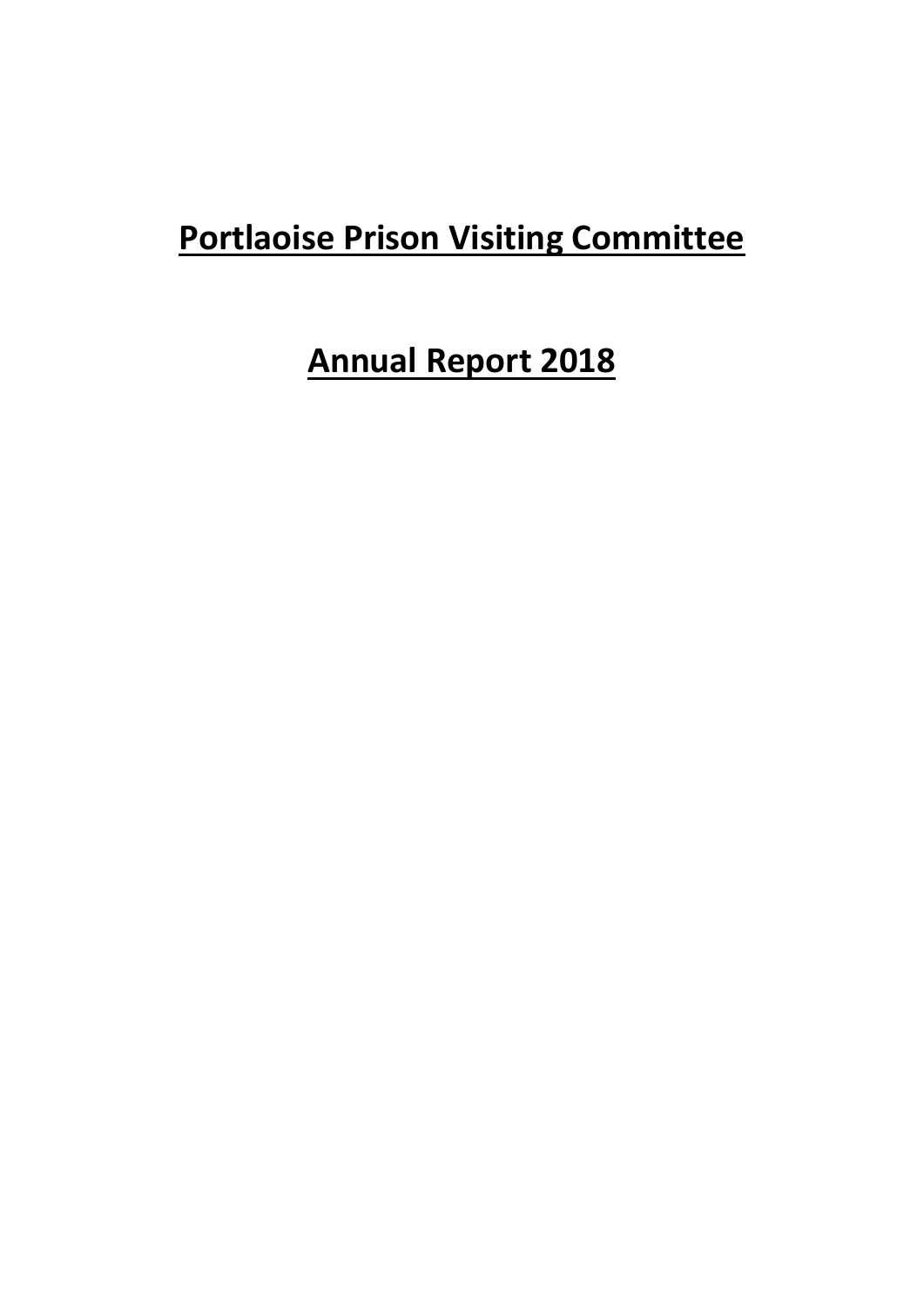Mr Charles Flanagan, Minister for Justice & Equality, 94 St Stephen's Green, Dublin 2.

## **Portlaoise Prison Visiting Committee Annual Report 2018**

We, the members of the Visiting Committee at Portlaoise Prison are pleased to present our Annual Report for the year ending 31<sup>st</sup> December, 2018.

The Committee met once a month throughout the year and two members of the Committee visited the Prison once a month.

We met many of the prisoners who are housed in A block during the year and dealt with various concerns and issues raised by the prisoners housed in that area of the Prison. The Committee welcome the proposed new regime to commence in the A Block shortly with the introduction of Education and classes on a daily basis and also more access to the psychology services. There will also be a Library available to the Prisoners in this block.

We welcome the opening of the new VDP Unit in the Midlands Prison in December 2018 and the availability of this unit to prisoners from Portlaoise Prison.

The Committee wish to report that the E Block which houses subversive prisoners is in a very poor state of repair and many areas needing urgent attention. We are disappointed to report that prisoners are still slopping out in this area of the Prison.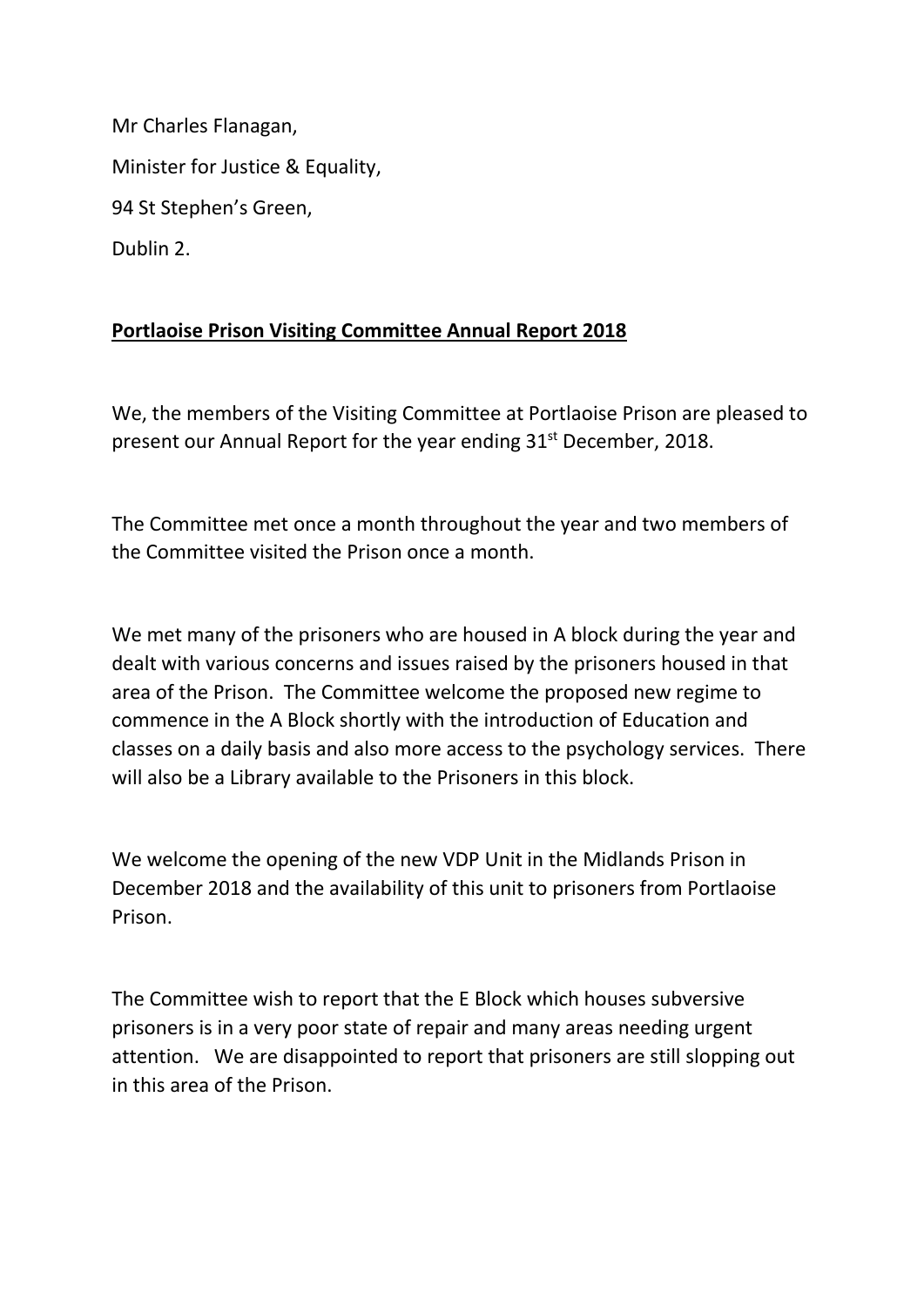We welcome and acknowledge the progress of the no Smoking Policy on the landings and in all communal prisoner areas in Portlaoise Prison.

We are pleased to report that the International Red Cross visited Portlaoise Prison this year and we had a very informative meeting with them.

We are disappointed to report that the availability of workshops and work training areas for prisoners was severely curtailed during the year due to lack of resources and going forward we would very much like to see an increased capacity in the number of workshops available in Portlaoise Prison.

We would like to acknowledge the success of the Horticulture Workshop and the many beautiful hanging baskets on display around the Prison which certainly bring colour and brightness to the walls of the Prison.

We would also like to acknowledge the wide range of classes and subjects offered by the Education Centre. The Centre holds examinations accredited by a large number of bodies. The Open University Distance Learning and the Royal Irish Academy of Music are two very popular choices.

A large number of Visiting Speakers attended at the Prison during the year and prisoners participated in a number of extra educational projects and activities throughout the year.

The Committee are pleased to report that all prisoners have access to a good health care system and excellent care is provided by a dedicated medical team.

The spiritual needs of the prisoners are cared for by the Chaplain and other visiting clergy as required.

We would like to express a wish that the Garden of Remembrance be further progressed and developed.